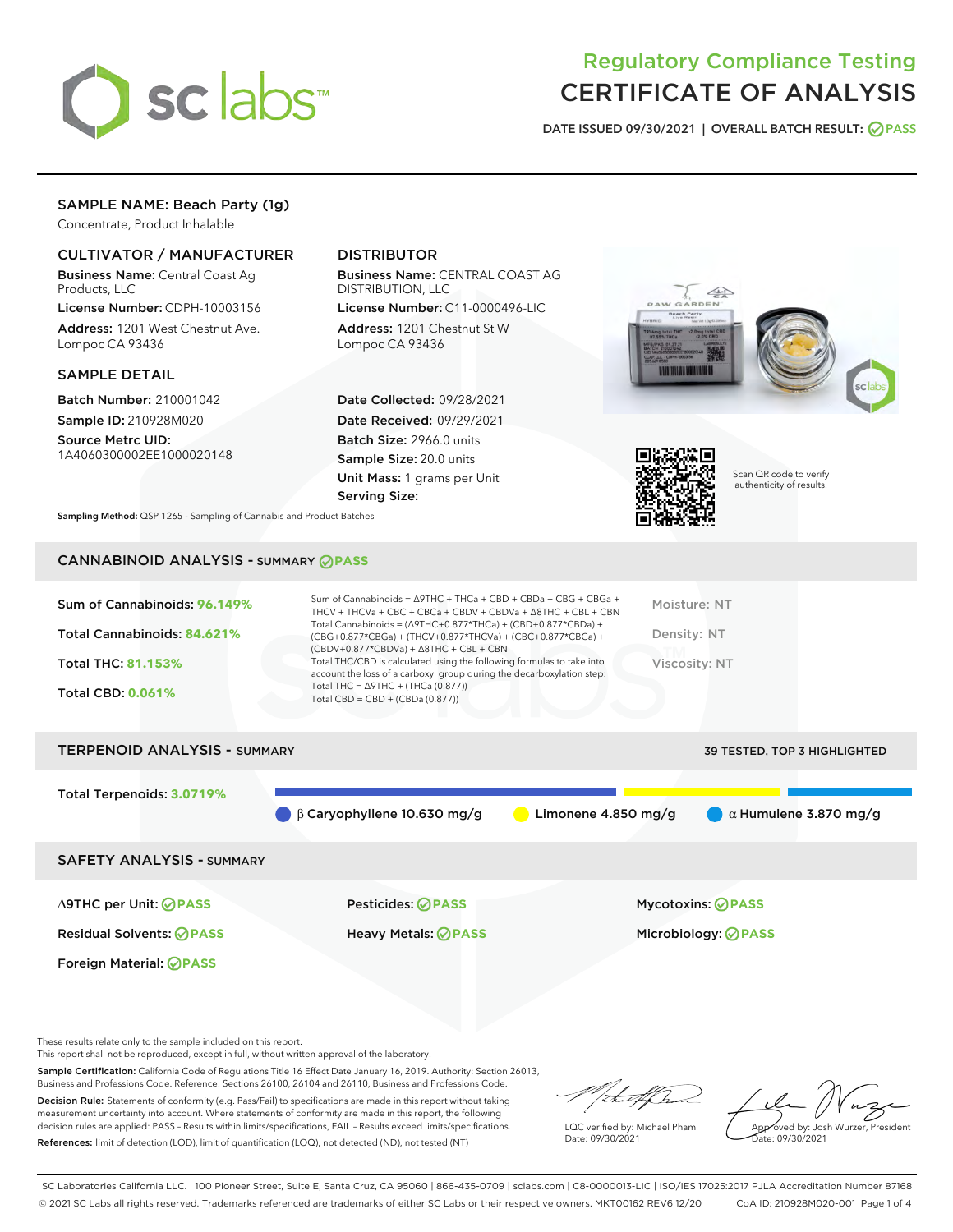



BEACH PARTY (1G) | DATE ISSUED 09/30/2021 | OVERALL BATCH RESULT: O PASS

#### CANNABINOID TEST RESULTS - 09/30/2021 2 PASS

Tested by high-performance liquid chromatography with diode-array detection (HPLC-DAD). **Method:** QSP 1157 - Analysis of Cannabinoids by HPLC-DAD

TOTAL CANNABINOIDS: **84.621%** Total Cannabinoids (Total THC) + (Total CBD) +

(Total CBG) + (Total THCV) + (Total CBC) + (Total CBDV) + ∆8THC + CBL + CBN

TOTAL THC: **81.153%** Total THC (∆9THC+0.877\*THCa)

TOTAL CBD: **0.061%**

Total CBD (CBD+0.877\*CBDa)

TOTAL CBG: 0.62% Total CBG (CBG+0.877\*CBGa)

TOTAL THCV: 2.513% Total THCV (THCV+0.877\*THCVa)

TOTAL CBC: 0.274% Total CBC (CBC+0.877\*CBCa)

TOTAL CBDV: ND Total CBDV (CBDV+0.877\*CBDVa)

| <b>COMPOUND</b>  | LOD/LOQ<br>(mg/g)          | <b>MEASUREMENT</b><br><b>UNCERTAINTY</b><br>mg/g | <b>RESULT</b><br>(mg/g) | <b>RESULT</b><br>(%) |
|------------------|----------------------------|--------------------------------------------------|-------------------------|----------------------|
| <b>THCa</b>      | 0.05 / 0.14                | ±23.124                                          | 899.78                  | 89.978               |
| <b>THCVa</b>     | 0.07/0.20                  | ±1.329                                           | 27.86                   | 2.786                |
| <b>A9THC</b>     | 0.06 / 0.26                | ±0.771                                           | 22.42                   | 2.242                |
| <b>CBGa</b>      | 0.1/0.2                    | ±0.30                                            | 5.7                     | 0.57                 |
| <b>CBCa</b>      | 0.07/0.28                  | ±0.153                                           | 3.12                    | 0.312                |
| <b>CBG</b>       | 0.06/0.19                  | ±0.048                                           | 1.22                    | 0.122                |
| <b>THCV</b>      | 0.1/0.2                    | ±0.03                                            | 0.7                     | 0.07                 |
| <b>CBDa</b>      | 0.02/0.19                  | ±0.020                                           | 0.69                    | 0.069                |
| $\triangle$ 8THC | 0.1 / 0.4                  | N/A                                              | <b>ND</b>               | <b>ND</b>            |
| <b>CBD</b>       | 0.07/0.29                  | N/A                                              | <b>ND</b>               | <b>ND</b>            |
| <b>CBDV</b>      | 0.04 / 0.15                | N/A                                              | <b>ND</b>               | <b>ND</b>            |
| <b>CBDVa</b>     | 0.03/0.53                  | N/A                                              | <b>ND</b>               | <b>ND</b>            |
| <b>CBL</b>       | 0.06/0.24                  | N/A                                              | <b>ND</b>               | <b>ND</b>            |
| <b>CBN</b>       | 0.1 / 0.3                  | N/A                                              | <b>ND</b>               | <b>ND</b>            |
| <b>CBC</b>       | 0.2 / 0.5                  | N/A                                              | <b>ND</b>               | <b>ND</b>            |
|                  | <b>SUM OF CANNABINOIDS</b> |                                                  | 961.49 mg/g             | 96.149%              |

#### **UNIT MASS: 1 grams per Unit**

| ∆9THC per Unit                        | 1120 per-package limit                                                                    | 22.42 mg/unit<br><b>PASS</b> |  |  |  |  |
|---------------------------------------|-------------------------------------------------------------------------------------------|------------------------------|--|--|--|--|
| <b>Total THC per Unit</b>             |                                                                                           | 811.53 mg/unit               |  |  |  |  |
| <b>CBD per Unit</b>                   |                                                                                           | <b>ND</b>                    |  |  |  |  |
| <b>Total CBD per Unit</b>             |                                                                                           | $0.61$ mg/unit               |  |  |  |  |
| Sum of Cannabinoids<br>per Unit       |                                                                                           | 961.49 mg/unit               |  |  |  |  |
| <b>Total Cannabinoids</b><br>per Unit |                                                                                           | 846.21 mg/unit               |  |  |  |  |
|                                       | <b>MOISTURE TEST RESULT</b><br><b>DENSITY TEST RESULT</b><br><b>VISCOSITY TEST RESULT</b> |                              |  |  |  |  |

Not Tested

Not Tested

Not Tested

TERPENOID TEST RESULTS - 09/30/2021

Terpene analysis utilizing gas chromatography-flame ionization detection (GC-FID). **Method:** QSP 1192 - Analysis of Terpenoids by GC-FID

| <b>COMPOUND</b>         | LOD/LOQ<br>(mg/g) | <b>MEASUREMENT</b><br><b>UNCERTAINTY</b><br>mg/g | <b>RESULT</b><br>(mg/g)                         | <b>RESULT</b><br>$(\%)$ |
|-------------------------|-------------------|--------------------------------------------------|-------------------------------------------------|-------------------------|
| β Caryophyllene         | 0.004 / 0.012     | ±0.3784                                          | 10.630                                          | 1.0630                  |
| Limonene                | 0.005 / 0.016     | ±0.0694                                          | 4.850                                           | 0.4850                  |
| $\alpha$ Humulene       | 0.009 / 0.029     | ±0.1242                                          | 3.870                                           | 0.3870                  |
| Linalool                | 0.009 / 0.032     | ±0.0761                                          | 2.002                                           | 0.2002                  |
| <b>Myrcene</b>          | 0.008 / 0.025     | ±0.0258                                          | 2.000                                           | 0.2000                  |
| $\alpha$ Bisabolol      | 0.008 / 0.026     | ±0.0764                                          | 1.431                                           | 0.1431                  |
| Valencene               | 0.009 / 0.030     | ±0.0655                                          | 0.950                                           | 0.0950                  |
| Terpineol               | 0.016 / 0.055     | ±0.0534                                          | 0.870                                           | 0.0870                  |
| Fenchol                 | 0.010 / 0.034     | ±0.0332                                          | 0.857                                           | 0.0857                  |
| trans-β-Farnesene       | 0.008 / 0.025     | ±0.0208                                          | 0.585                                           | 0.0585                  |
| Terpinolene             | 0.008 / 0.026     | ±0.0105                                          | 0.512                                           | 0.0512                  |
| $\beta$ Pinene          | 0.004 / 0.014     | ±0.0058                                          | 0.501                                           | 0.0501                  |
| Nerolidol               | 0.009 / 0.028     | ±0.0300                                          | 0.477                                           | 0.0477                  |
| Caryophyllene<br>Oxide  | 0.010 / 0.033     | ±0.0142                                          | 0.309                                           | 0.0309                  |
| $\alpha$ Pinene         | 0.005 / 0.017     | ±0.0021                                          | 0.248                                           | 0.0248                  |
| <b>Borneol</b>          | 0.005 / 0.016     | ±0.0090                                          | 0.214                                           | 0.0214                  |
| Ocimene                 | 0.011 / 0.038     | ±0.0033                                          | 0.102                                           | 0.0102                  |
| Geraniol                | 0.002 / 0.007     | ±0.0036                                          | 0.081                                           | 0.0081                  |
| Guaiol                  | 0.009 / 0.030     | ±0.0034                                          | 0.071                                           | 0.0071                  |
| Fenchone                | 0.009 / 0.028     | ±0.0020                                          | 0.069                                           | 0.0069                  |
| Camphene                | 0.005 / 0.015     | ±0.0007                                          | 0.057                                           | 0.0057                  |
| Citronellol             | 0.003 / 0.010     | ±0.0009                                          | 0.019                                           | 0.0019                  |
| Nerol                   | 0.003 / 0.011     | ±0.0006                                          | 0.014                                           | 0.0014                  |
| $\alpha$ Phellandrene   | 0.006 / 0.020     | N/A                                              | <loq< th=""><th><loq< th=""></loq<></th></loq<> | <loq< th=""></loq<>     |
| 3 Carene                | 0.005 / 0.018     | N/A                                              | <loq< th=""><th><loq< th=""></loq<></th></loq<> | <loq< th=""></loq<>     |
| $\alpha$ Terpinene      | 0.005 / 0.017     | N/A                                              | <loq< th=""><th><loq< th=""></loq<></th></loq<> | <loq< th=""></loq<>     |
| $\gamma$ Terpinene      | 0.006 / 0.018     | N/A                                              | <loq< th=""><th><loq< th=""></loq<></th></loq<> | <loq< th=""></loq<>     |
| Sabinene Hydrate        | 0.006 / 0.022     | N/A                                              | <loq< th=""><th><loq< th=""></loq<></th></loq<> | <loq< th=""></loq<>     |
| Sabinene                | 0.004 / 0.014     | N/A                                              | <b>ND</b>                                       | ND                      |
| p-Cymene                | 0.005 / 0.016     | N/A                                              | <b>ND</b>                                       | <b>ND</b>               |
| Eucalyptol              | 0.006 / 0.018     | N/A                                              | ND                                              | ND                      |
| (-)-Isopulegol          | 0.005 / 0.016     | N/A                                              | ND                                              | <b>ND</b>               |
| Camphor                 | 0.006 / 0.019     | N/A                                              | ND                                              | ND                      |
| Isoborneol              | 0.004 / 0.012     | N/A                                              | ND                                              | ND                      |
| Menthol                 | 0.008 / 0.025     | N/A                                              | ND                                              | ND                      |
| R-(+)-Pulegone          | 0.003 / 0.011     | N/A                                              | ND                                              | ND                      |
| <b>Geranyl Acetate</b>  | 0.004 / 0.014     | N/A                                              | ND                                              | ND                      |
| $\alpha$ Cedrene        | 0.005 / 0.016     | N/A                                              | ND                                              | ND                      |
| Cedrol                  | 0.008 / 0.027     | N/A                                              | ND                                              | ND                      |
| <b>TOTAL TERPENOIDS</b> |                   |                                                  | 30.719 mg/g                                     | 3.0719%                 |

SC Laboratories California LLC. | 100 Pioneer Street, Suite E, Santa Cruz, CA 95060 | 866-435-0709 | sclabs.com | C8-0000013-LIC | ISO/IES 17025:2017 PJLA Accreditation Number 87168 © 2021 SC Labs all rights reserved. Trademarks referenced are trademarks of either SC Labs or their respective owners. MKT00162 REV6 12/20 CoA ID: 210928M020-001 Page 2 of 4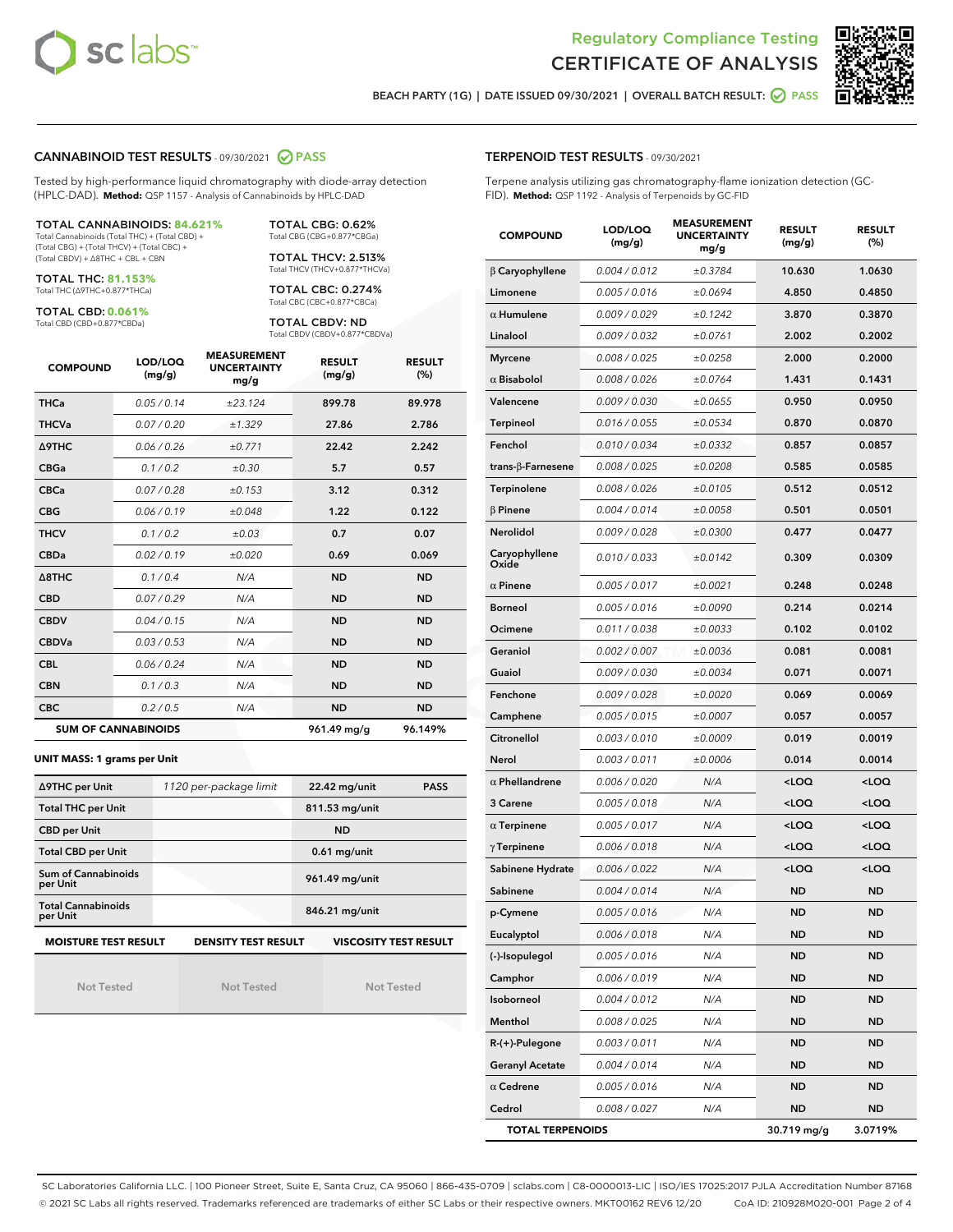



BEACH PARTY (1G) | DATE ISSUED 09/30/2021 | OVERALL BATCH RESULT:  $\bigcirc$  PASS

# CATEGORY 1 PESTICIDE TEST RESULTS - 09/30/2021 2 PASS

Pesticide and plant growth regulator analysis utilizing high-performance liquid chromatography-mass spectrometry (HPLC-MS) or gas chromatography-mass spectrometry (GC-MS). \*GC-MS utilized where indicated. **Method:** QSP 1212 - Analysis of Pesticides and Mycotoxins by LC-MS or QSP 1213 - Analysis of Pesticides by GC-MS

| <b>COMPOUND</b>             | LOD/LOQ<br>$(\mu g/g)$ | <b>ACTION</b><br><b>LIMIT</b><br>$(\mu g/g)$ | <b>MEASUREMENT</b><br><b>UNCERTAINTY</b><br>$\mu$ g/g | <b>RESULT</b><br>$(\mu g/g)$ | <b>RESULT</b> |
|-----------------------------|------------------------|----------------------------------------------|-------------------------------------------------------|------------------------------|---------------|
| Aldicarb                    | 0.03 / 0.08            | $\ge$ LOD                                    | N/A                                                   | <b>ND</b>                    | <b>PASS</b>   |
| Carbofuran                  | 0.02/0.05              | $>$ LOD                                      | N/A                                                   | <b>ND</b>                    | <b>PASS</b>   |
| Chlordane*                  | 0.03 / 0.08            | $\ge$ LOD                                    | N/A                                                   | <b>ND</b>                    | <b>PASS</b>   |
| Chlorfenapyr*               | 0.03/0.10              | $\ge$ LOD                                    | N/A                                                   | <b>ND</b>                    | <b>PASS</b>   |
| Chlorpyrifos                | 0.02 / 0.06            | $\ge$ LOD                                    | N/A                                                   | <b>ND</b>                    | <b>PASS</b>   |
| Coumaphos                   | 0.02 / 0.07            | $\ge$ LOD                                    | N/A                                                   | <b>ND</b>                    | <b>PASS</b>   |
| Daminozide                  | 0.02/0.07              | $>$ LOD                                      | N/A                                                   | <b>ND</b>                    | <b>PASS</b>   |
| <b>DDVP</b><br>(Dichlorvos) | 0.03/0.09              | $\ge$ LOD                                    | N/A                                                   | <b>ND</b>                    | <b>PASS</b>   |
| Dimethoate                  | 0.03/0.08              | $\ge$ LOD                                    | N/A                                                   | <b>ND</b>                    | <b>PASS</b>   |
| Ethoprop(hos)               | 0.03/0.10              | $>$ LOD                                      | N/A                                                   | <b>ND</b>                    | <b>PASS</b>   |
| Etofenprox                  | 0.02 / 0.06            | $\ge$ LOD                                    | N/A                                                   | <b>ND</b>                    | <b>PASS</b>   |
| Fenoxycarb                  | 0.03/0.08              | $\ge$ LOD                                    | N/A                                                   | <b>ND</b>                    | <b>PASS</b>   |
| Fipronil                    | 0.03/0.08              | $\ge$ LOD                                    | N/A                                                   | <b>ND</b>                    | <b>PASS</b>   |
| Imazalil                    | 0.02 / 0.06            | $\ge$ LOD                                    | N/A                                                   | <b>ND</b>                    | <b>PASS</b>   |
| <b>Methiocarb</b>           | 0.02 / 0.07            | $\ge$ LOD                                    | N/A                                                   | <b>ND</b>                    | <b>PASS</b>   |
| Methyl<br>parathion         | 0.03/0.10              | $\ge$ LOD                                    | N/A                                                   | <b>ND</b>                    | <b>PASS</b>   |
| <b>Mevinphos</b>            | 0.03/0.09              | $>$ LOD                                      | N/A                                                   | <b>ND</b>                    | <b>PASS</b>   |
| Paclobutrazol               | 0.02 / 0.05            | $\ge$ LOD                                    | N/A                                                   | <b>ND</b>                    | <b>PASS</b>   |
| Propoxur                    | 0.03/0.09              | $\ge$ LOD                                    | N/A                                                   | <b>ND</b>                    | <b>PASS</b>   |
| Spiroxamine                 | 0.03/0.08              | $\ge$ LOD                                    | N/A                                                   | <b>ND</b>                    | <b>PASS</b>   |
| Thiacloprid                 | 0.03/0.10              | $\ge$ LOD                                    | N/A                                                   | <b>ND</b>                    | <b>PASS</b>   |

#### CATEGORY 2 PESTICIDE TEST RESULTS - 09/30/2021 @ PASS

| <b>COMPOUND</b>          | LOD/LOO<br>$(\mu g/g)$ | <b>ACTION</b><br>LIMIT<br>$(\mu g/g)$ | <b>MEASUREMENT</b><br><b>UNCERTAINTY</b><br>µg/g | <b>RESULT</b><br>$(\mu g/g)$ | <b>RESULT</b> |
|--------------------------|------------------------|---------------------------------------|--------------------------------------------------|------------------------------|---------------|
| Abamectin                | 0.03/0.10              | 0.1                                   | N/A                                              | <b>ND</b>                    | <b>PASS</b>   |
| Acephate                 | 0.02/0.07              | 0.1                                   | N/A                                              | <b>ND</b>                    | <b>PASS</b>   |
| Acequinocyl              | 0.02/0.07              | 0.1                                   | N/A                                              | <b>ND</b>                    | <b>PASS</b>   |
| Acetamiprid              | 0.02/0.05              | 0.1                                   | N/A                                              | <b>ND</b>                    | <b>PASS</b>   |
| Azoxystrobin             | 0.02/0.07              | 0.1                                   | N/A                                              | <b>ND</b>                    | <b>PASS</b>   |
| <b>Bifenazate</b>        | 0.01/0.04              | 0.1                                   | N/A                                              | <b>ND</b>                    | <b>PASS</b>   |
| <b>Bifenthrin</b>        | 0.02/0.05              | 3                                     | N/A                                              | <b>ND</b>                    | <b>PASS</b>   |
| <b>Boscalid</b>          | 0.03/0.09              | 0.1                                   | N/A                                              | <b>ND</b>                    | <b>PASS</b>   |
| Captan                   | 0.19/0.57              | 0.7                                   | N/A                                              | <b>ND</b>                    | <b>PASS</b>   |
| Carbaryl                 | 0.02/0.06              | 0.5                                   | N/A                                              | <b>ND</b>                    | <b>PASS</b>   |
| Chlorantranilip-<br>role | 0.04/0.12              | 10                                    | N/A                                              | <b>ND</b>                    | <b>PASS</b>   |
| Clofentezine             | 0.03/0.09              | 0.1                                   | N/A                                              | <b>ND</b>                    | <b>PASS</b>   |

## CATEGORY 2 PESTICIDE TEST RESULTS - 09/30/2021 continued

| <b>COMPOUND</b>               | LOD/LOQ<br>(µg/g) | <b>ACTION</b><br>LIMIT<br>$(\mu g/g)$ | <b>MEASUREMENT</b><br><b>UNCERTAINTY</b><br>µg/g | <b>RESULT</b><br>(µg/g) | <b>RESULT</b> |
|-------------------------------|-------------------|---------------------------------------|--------------------------------------------------|-------------------------|---------------|
| Cyfluthrin                    | 0.12 / 0.38       | $\overline{c}$                        | N/A                                              | ND                      | <b>PASS</b>   |
| Cypermethrin                  | 0.11 / 0.32       | $\mathcal{I}$                         | N/A                                              | ND                      | <b>PASS</b>   |
| <b>Diazinon</b>               | 0.02 / 0.05       | 0.1                                   | N/A                                              | <b>ND</b>               | <b>PASS</b>   |
| Dimethomorph                  | 0.03 / 0.09       | $\overline{2}$                        | N/A                                              | ND                      | <b>PASS</b>   |
| Etoxazole                     | 0.02 / 0.06       | 0.1                                   | N/A                                              | ND                      | <b>PASS</b>   |
| Fenhexamid                    | 0.03 / 0.09       | 0.1                                   | N/A                                              | <b>ND</b>               | <b>PASS</b>   |
| Fenpyroximate                 | 0.02 / 0.06       | 0.1                                   | N/A                                              | <b>ND</b>               | <b>PASS</b>   |
| Flonicamid                    | 0.03 / 0.10       | 0.1                                   | N/A                                              | ND                      | <b>PASS</b>   |
| Fludioxonil                   | 0.03 / 0.10       | 0.1                                   | N/A                                              | ND                      | <b>PASS</b>   |
| Hexythiazox                   | 0.02 / 0.07       | 0.1                                   | N/A                                              | ND                      | <b>PASS</b>   |
| Imidacloprid                  | 0.04 / 0.11       | 5                                     | N/A                                              | ND                      | <b>PASS</b>   |
| Kresoxim-methyl               | 0.02 / 0.07       | 0.1                                   | N/A                                              | ND                      | <b>PASS</b>   |
| <b>Malathion</b>              | 0.03 / 0.09       | 0.5                                   | N/A                                              | <b>ND</b>               | <b>PASS</b>   |
| Metalaxyl                     | 0.02 / 0.07       | $\overline{c}$                        | N/A                                              | ND                      | <b>PASS</b>   |
| Methomyl                      | 0.03 / 0.10       | 1                                     | N/A                                              | <b>ND</b>               | <b>PASS</b>   |
| Myclobutanil                  | 0.03 / 0.09       | 0.1                                   | N/A                                              | ND                      | <b>PASS</b>   |
| Naled                         | 0.02 / 0.07       | 0.1                                   | N/A                                              | ND                      | <b>PASS</b>   |
| Oxamyl                        | 0.04 / 0.11       | 0.5                                   | N/A                                              | ND                      | <b>PASS</b>   |
| Pentachloronitro-<br>benzene* | 0.03 / 0.09       | 0.1                                   | N/A                                              | ND                      | <b>PASS</b>   |
| Permethrin                    | 0.04 / 0.12       | 0.5                                   | N/A                                              | ND                      | <b>PASS</b>   |
| Phosmet                       | 0.03 / 0.10       | 0.1                                   | N/A                                              | ND                      | <b>PASS</b>   |
| Piperonylbu-<br>toxide        | 0.02 / 0.07       | 3                                     | N/A                                              | <b>ND</b>               | <b>PASS</b>   |
| Prallethrin                   | 0.03 / 0.08       | 0.1                                   | N/A                                              | ND                      | <b>PASS</b>   |
| Propiconazole                 | 0.02 / 0.07       | 0.1                                   | N/A                                              | ND                      | <b>PASS</b>   |
| Pyrethrins                    | 0.04 / 0.12       | 0.5                                   | N/A                                              | ND                      | <b>PASS</b>   |
| Pyridaben                     | 0.02 / 0.07       | 0.1                                   | N/A                                              | ND                      | <b>PASS</b>   |
| Spinetoram                    | 0.02 / 0.07       | 0.1                                   | N/A                                              | ND                      | <b>PASS</b>   |
| Spinosad                      | 0.02 / 0.07       | 0.1                                   | N/A                                              | ND                      | <b>PASS</b>   |
| Spiromesifen                  | 0.02 / 0.05       | 0.1                                   | N/A                                              | <b>ND</b>               | <b>PASS</b>   |
| Spirotetramat                 | 0.02 / 0.06       | 0.1                                   | N/A                                              | ND                      | <b>PASS</b>   |
| Tebuconazole                  | 0.02 / 0.07       | 0.1                                   | N/A                                              | ND                      | PASS          |
| Thiamethoxam                  | 0.03 / 0.10       | 5                                     | N/A                                              | ND                      | <b>PASS</b>   |
| Trifloxystrobin               | 0.03 / 0.08       | 0.1                                   | N/A                                              | <b>ND</b>               | <b>PASS</b>   |

SC Laboratories California LLC. | 100 Pioneer Street, Suite E, Santa Cruz, CA 95060 | 866-435-0709 | sclabs.com | C8-0000013-LIC | ISO/IES 17025:2017 PJLA Accreditation Number 87168 © 2021 SC Labs all rights reserved. Trademarks referenced are trademarks of either SC Labs or their respective owners. MKT00162 REV6 12/20 CoA ID: 210928M020-001 Page 3 of 4